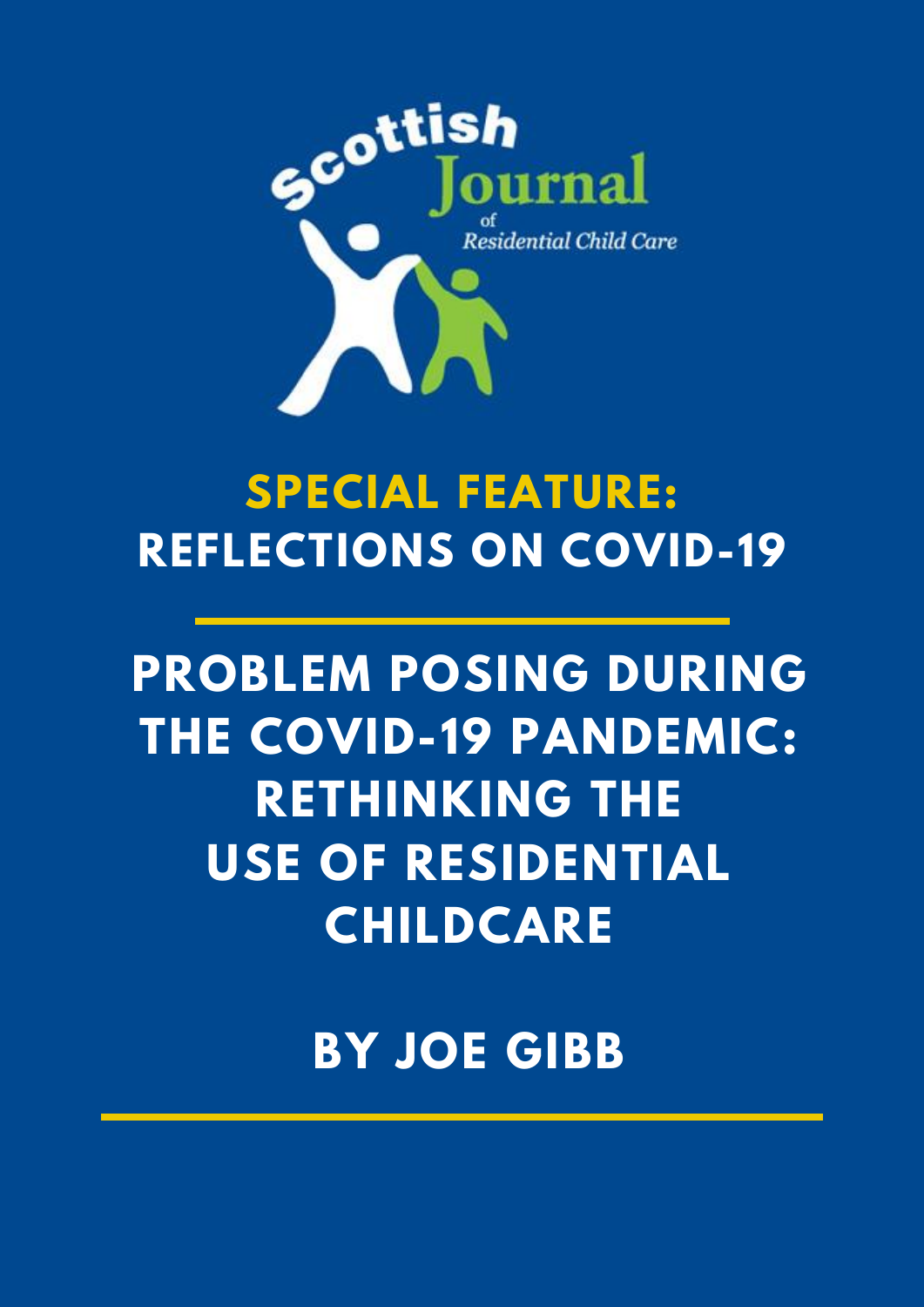Scottish Journal of Residential Child Care SJRCC Special Feature: Reflections on COVID-19

# 'Problem posing' during the COVID19 pandemic: Rethinking the use of residential childcare

## **Joe Gibb**

#### **Abstract**

Starting a new residential childcare service can be a daunting task at the best of times and, it could be argued, even more daunting during the wake of a global pandemic. Located in North Ayrshire, Compass Child and Family Services is a small charity providing support to children and families. The charity's first children's house, named Taigh Araich (which translated from Gaelic to English means Nurture House), offered a home to its first child during March 2020.

The charity utilises the Social Pedagogy perspective within its philosophy of care and is beginning to connect the perspective to the Scottish context. In this article Joe Gibb, residential service manager at Taigh Araich, provides an overview of some of the learning that has taken place during the past five months. Joe concludes by arguing that social pedagogy and the GIRFEC (Getting It Right For Every Child) national practice model in Scotland, have an excellent fit in which a new residential childcare paradigm could emerge as society begins to make sense of the new normal that awaits its citizens.

#### **Keywords**

COVID-19, social pedagogy, GIRFEC, residential childcare paradigm, Scotland

#### **Corresponding author**

Joe Gibb, residential service manager, Compass Child and Family Services, [joe.gibb@compasscfs.co.uk]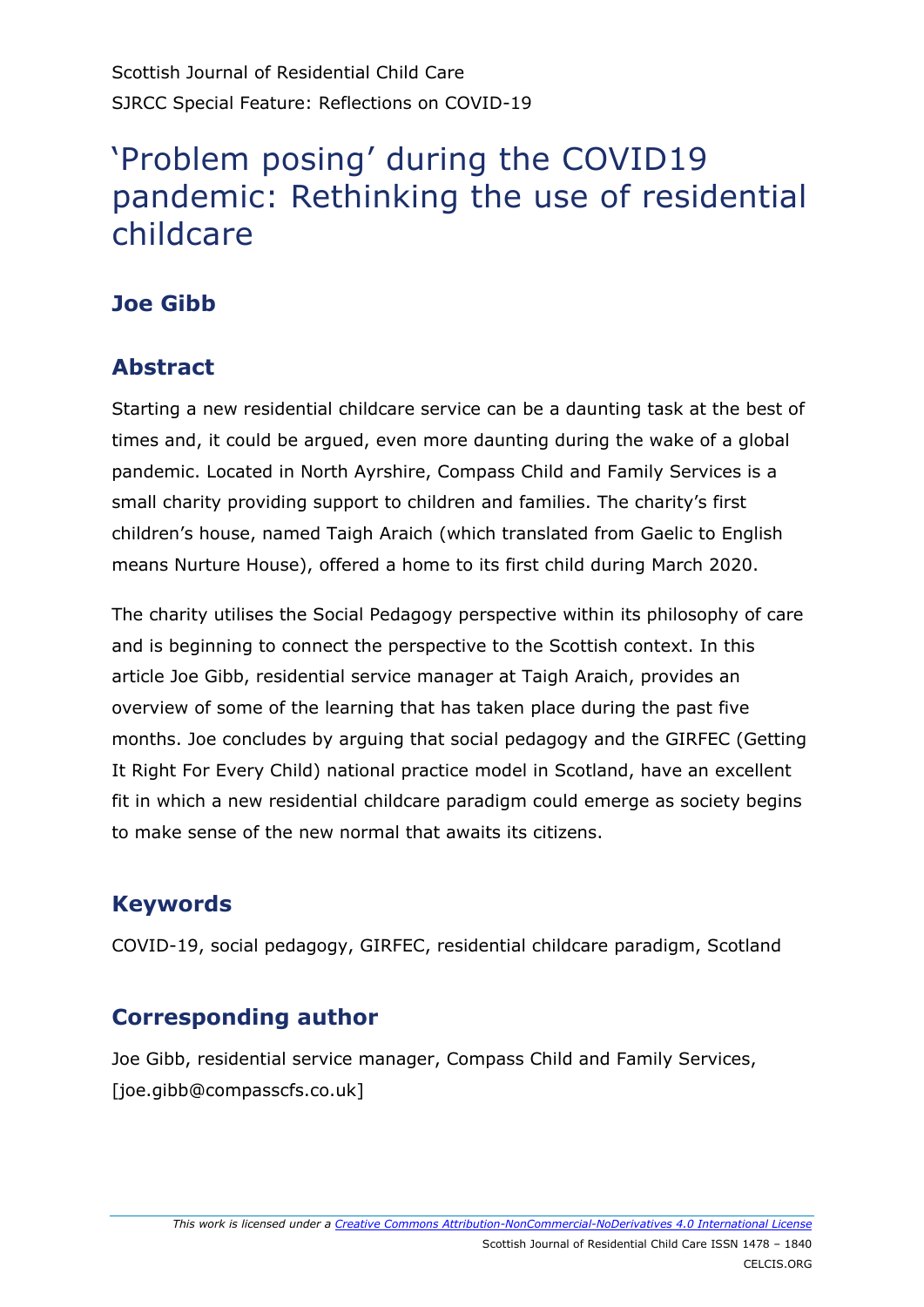## **Introduction**

During January 2020, our new children's house based in Dalry in North Ayrshire, Scotland, achieved its registration with the Care Inspectorate. Having previously worked as a manager in an established children's house for a local authority, setting up a new service from scratch was for me a new and, in some ways, daunting experience. To help me achieve this I relied upon the support of the charity's trustees who had significant experience in setting up services within their countries of origin. Although our charity is an independent entity, our trustees have senior managerial positions with Compass Child and Family Services (Ireland) & KJSH (Germany). Both organisations have successfully used the social pedagogy perspective as a way of helping shape practice when working alongside and supporting children and families.

With the support of our trustees we have embraced the idea of using the social pedagogy perspective. In devising our philosophy of care, I have fused the components of the Scottish GIRFEC National Practice Model $<sup>1</sup>$  with the social</sup> pedagogy perspective. I have found that by using the resilience matrix, ecological assessment triangle and the SHANARRI wellbeing indicators<sup>2</sup> that the assessment and observation tools fit neatly with the main components found in social pedagogy (Context, Culture, Head, Heart, Hands, Ethics, Life-Space, Personal, Professional, Private and Rights or CCHELPR) that are at the forefront of helping to shape practice.

In the lead-up to our registration being granted we recruited a core group of carers, provided them with a robust recruitment and induction programme and by the time that our registration was granted we were ready to welcome the first child into our care.

Between the months of January and March 2020 our management team began contacting local authorities with the proviso of offering care and support to

-

<sup>1</sup> See:<https://www.gov.scot/policies/girfec/>

<sup>2</sup> See:<https://www.gov.scot/policies/girfec/wellbeing-indicators-shanarri/>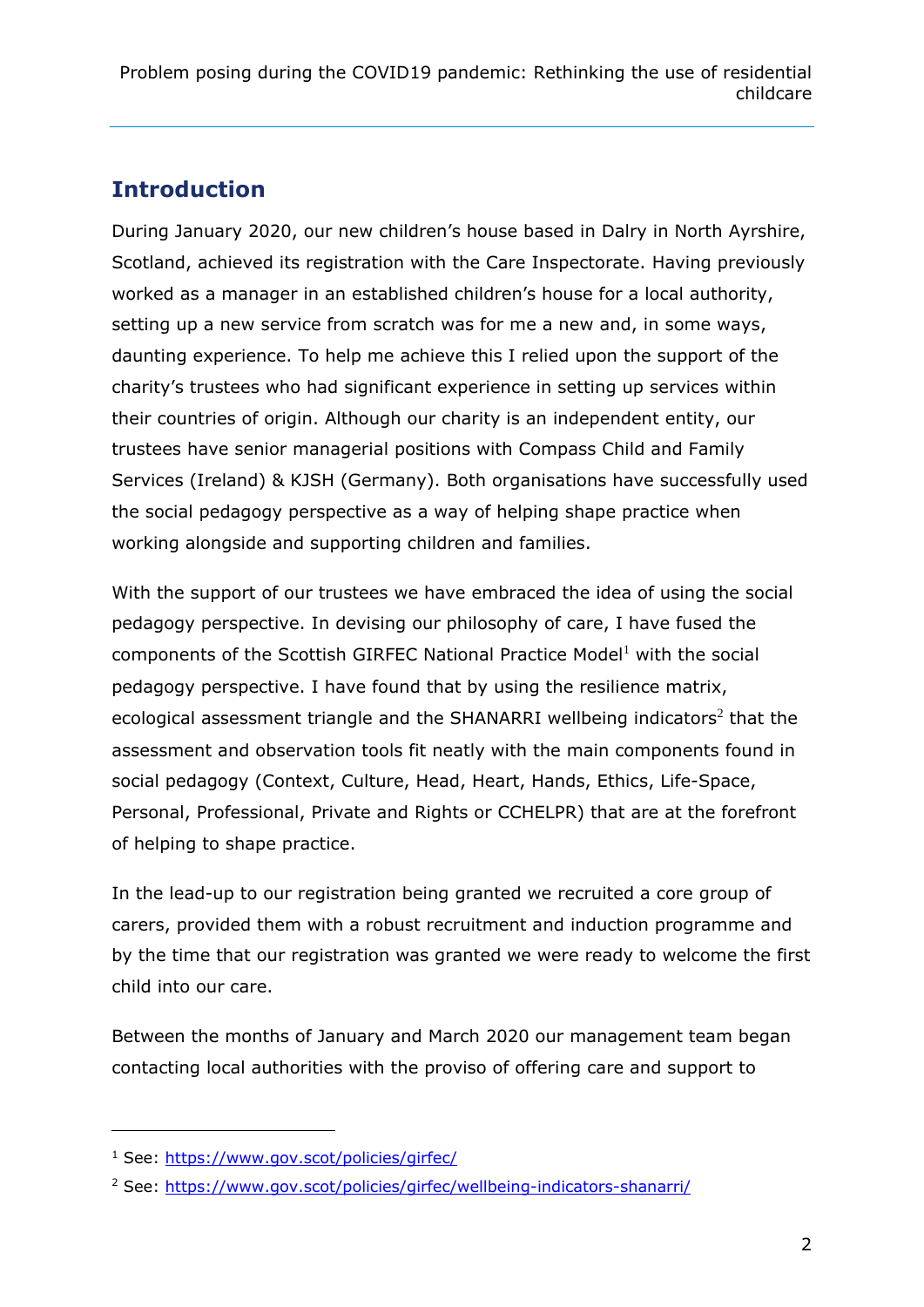children aged between five and 10 years of age. Our decision to focus on providing a service to a specific age range of children was based on anecdotal information from the field that suggested foster placements were hard to come by and there was an increasing demand for suitable placements for younger children and sibling groups. Despite this information being mooted, uptake in using our service proved to be slow, and referrals came mostly via personal networks I have built up over the years. The referrals from outside my own networks were almost exclusively enquiring about placing older children on an emergency basis. Similarly, other referrals came from England, referrals that could be described as being crisis in nature whereby the child was older with more pronounced behaviours.

#### **COVID-19, a crisis and an opportunity**

On 11 March 2020, Scotland awoke to the news that the COVID-19 crisis was now deemed a pandemic. By 17 March 2020, our new service still had no referrals. As a team we were keen to stick to our initial plan of working with younger children. We had specifically recruited carers with experience in looking after younger children or with a desire to do so. As things were beginning to look bleaker, I received a phone call from a colleague from another third sector organisation asking if we had space to accept a child into our care. I was able to say that we did have space and would be keen to speak with the local authority. The colleague passed on my details and within half an hour I was in contact with the child's social worker.

The social worker passed on all paperwork and was keen to place the child in our care. By 5pm on 17 March a plan was agreed that would see the child placed in our care. On 20 March, the child arrived with their social worker and respite foster carers. In their short life, the respite foster placement was the child's third placement move. It was agreed that the child would come and live with us.

It is now five months since the child was placed in our care. Due to the uncertainty surrounding the COVID-19 crisis, it was agreed at board level within our organisation that for the first three months we would not actively seek further admissions to our house. We were keen that the child had a period to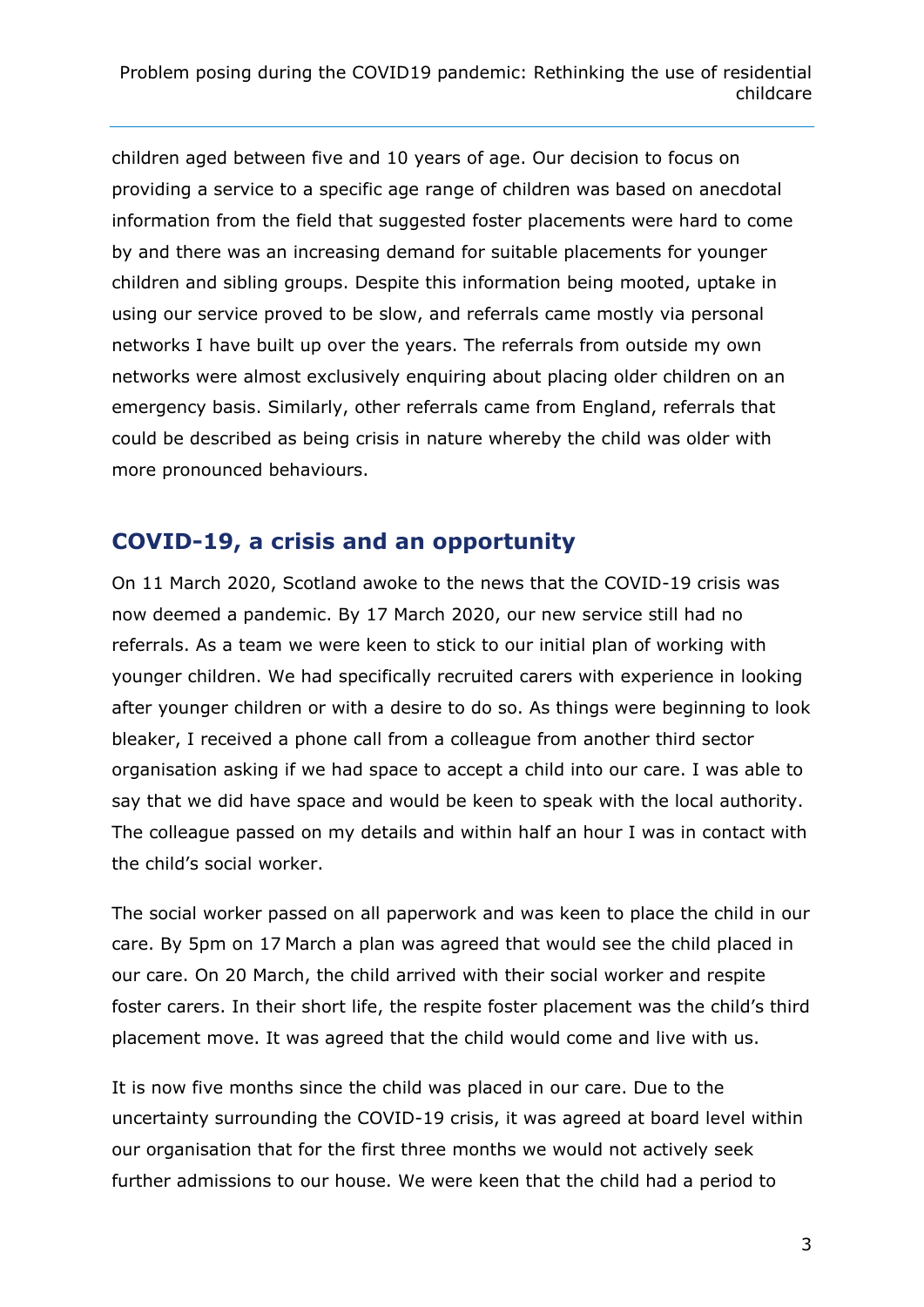adjust to their new surroundings and to allow time for the child and their carers to build relationships with each other. This provided everyone in the house with a unique opportunity to provide what in all sense and purposes was as close to a family environment as possible.

The house itself is a detached Edwardian Villa, comprising of two sitting rooms, a conservatory that is used as an art room, a kitchen/dining room, four double bedrooms and a small sensory room. All the rooms in the house are decorated using subtle tones that provide a calming effect for those who share the space. A small group of six carers and three relief carers, co-ordinated by myself and our assistant manager, work in teams of two providing round the clock care and support to the child in our care.

Although there were a number of initial challenges, the approach we used with the child has resulted in a number of the behaviours that were prominent in kinship and foster placements virtually disappearing. The child is now sleeping throughout the night, has excellent daily routines, physical outbursts have stopped, and is now attending a specialist educational placement. Although the care the child has been receiving is closely aligned to what could be experienced in a well-resourced foster or kinship placement, I feel what has contributed to our success is the fact that the child has been cared for by a small team of carers who have worked a roster that comprises one 14-hour day and a sleepover and then one or two rest days. A changeover with the next team takes place the next morning at 10 am. This roster provides the child with enough predictability and time to be able to connect with a caring adult and at the same time gives the team of adults enough time away from the house to be able to rest and make sense of the various daily life events they experienced with the child. Our carers tell me that the use of the roster was a crucial component in making the child's stay a success. In addition, the induction and training that each carer received prior to coming into post has been followed up with regular formal supervision, team meetings, consultations with a range of specialists, and top-up training.

The power of residential childcare as an intervention is found during what Trieschman (1969) refers to as the other twenty-three hours, noting that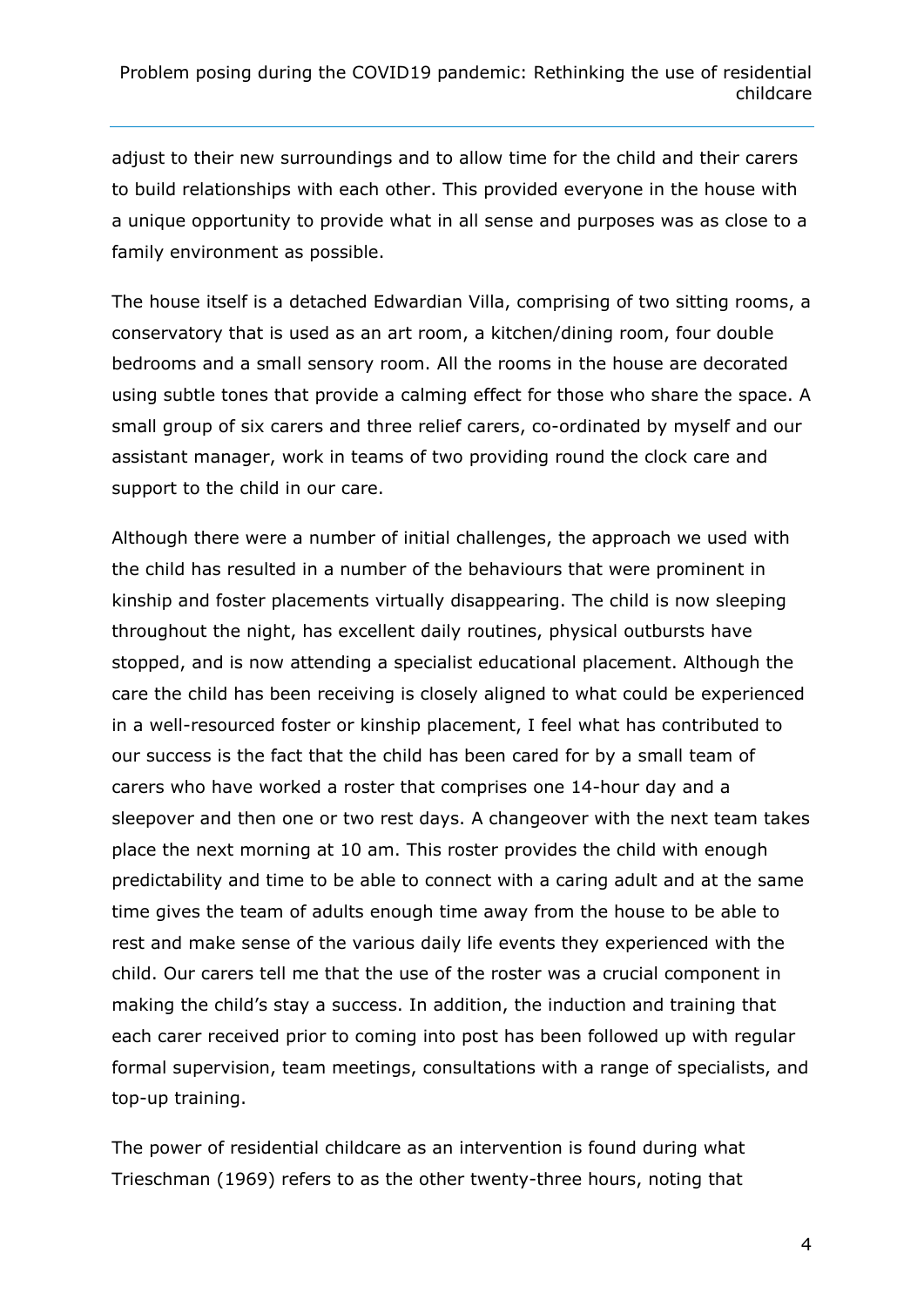children often receive an hour of therapy per day. I agree with Trieschman's assertion that 'the magic' takes place in what happens before and afterwards. In our house, daily life events are filled full of creativity and fun. To the untrained eye the approach looks spontaneous, however, our carers engage with the child in such a natural way that you would be mistaken for thinking that the interventions are unplanned, yet the day to day rituals and routines are capitalised upon and mapped within the child's care plan meaning that growth takes place in a planned process.

During the COVID-19 pandemic the skills and experiences of those living within the house have been used to great effect. Whilst more established ways of entertaining young children, such as going to the soft-play or organised group activities that rely on spending money haven't been available, carers have reverted back to more traditional ways of socially educating the young child; for example, the local countryside and beach have been used to great effect. The key components that have led to significant change are time and the power of the relationship. Carers have had less involvement from other professionals and as such autonomy manifested itself naturally. Carers were encouraged to look for strengths within the child's ecology to overcome any weaknesses, and positive risk taking was also encouraged provided the proposed activity could be justified. The sense of empowerment has been evidenced both during informal discussion with carers and more formally during the supervision process. These are areas of learning that we must capitalise upon as we move in the direction of what has been described as our new normal.

#### **Banking concept**

As an organisation, and within the wider team, we have been preparing each other and the child in our care for the eventuality that another child will come and live with us at some time soon. We see this as being a crucial component in supporting our child to develop socially and as such it would be our preference that the next child that comes to live with us is matched closely with the child who is currently living with us.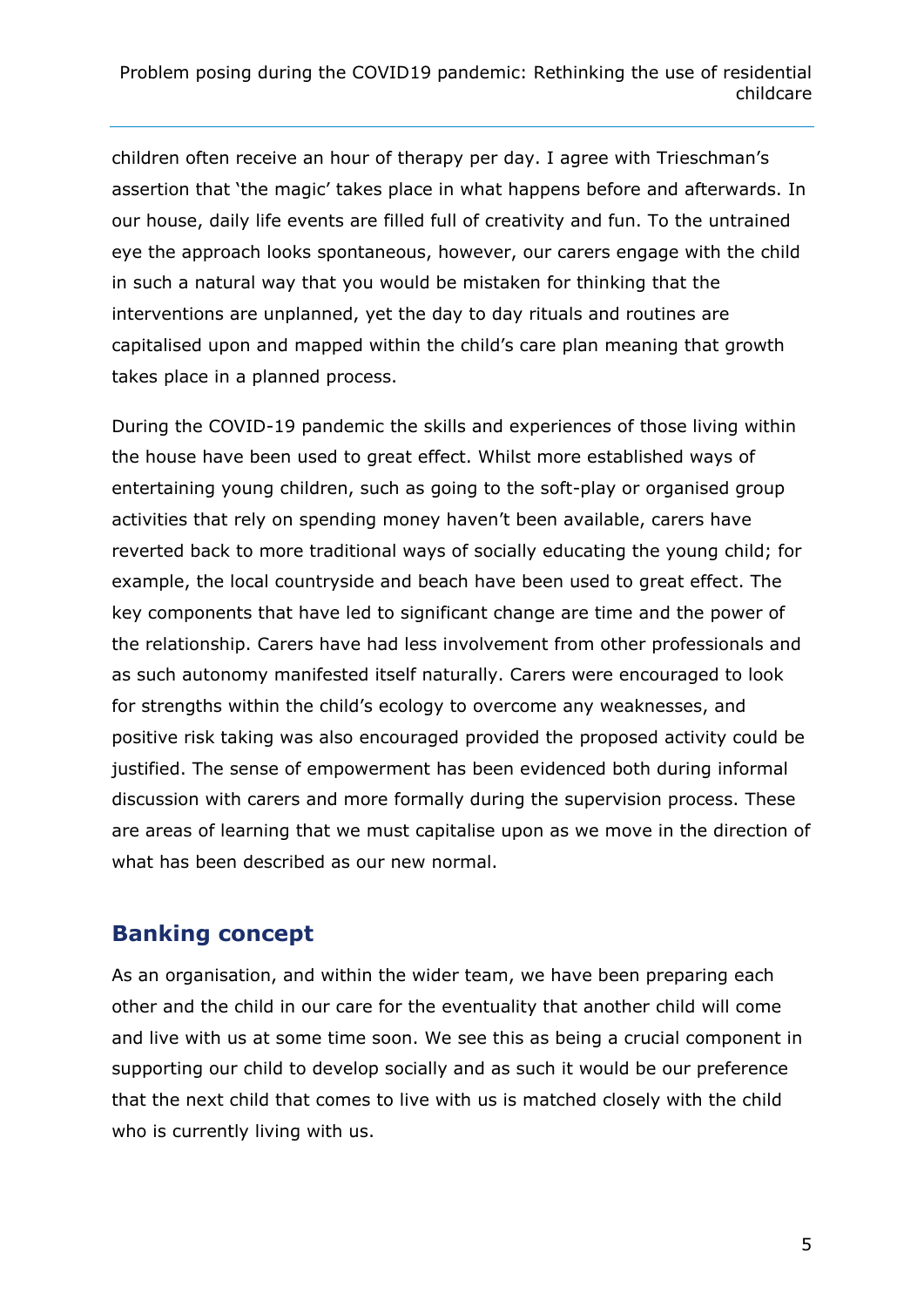The possibility of such a process happening, however, appears unlikely, since the default position of using residential childcare on an unplanned basis will be more likely. Writing in the mid-20<sup>th</sup> Century Freire (1970), introduces us to the possibility that education is structurally oppressive due to the way in which we are conditioned to bank the information that is given to us. Essentially those in power provide those who are less powerful with information that they use to form opinions about issues that are important to them in their lives.

Although Freire was referring to a particular group of oppressed people living in the Brazilian rainforest, I argue that as a group of multi-agency professionals working in the human services we are conditioned through the teachings that we are exposed to and as a consequence have accepted various pieces of information that have been thrust upon us by those in power to the extent that the information has affected our own professional internal working models about people, professional discourses and wider society. In respect of this it is the people, professionals and wider society are conditioned into thinking that residential childcare is toxic and of no value.

#### **Problem posing by rethinking the use of residential childcare: A new paradigm**

This period of our history has on the whole been a challenging one, however, for the child in our care it has been a time characterised by nurture and predictability within a setting that is registered as a residential children's house. But the current structure of the house is a residential house in name only and is not what is normally identified as a residential childcare provision. A new normal, needs to consider residential childcare as a paradigm in its own right, a specialism taking the best elements from a Scottish context and using the social pedagogy perspective to help shape relational practice. The COVID-19 period can act as a catalyst for change. Our profession is worthy of more than the last resort strapline.

Freire highlights the notion of problem posing to encourage refection and action and as such I have one question for those responsible for commissioning services. This question is prompted by the success that our carers have had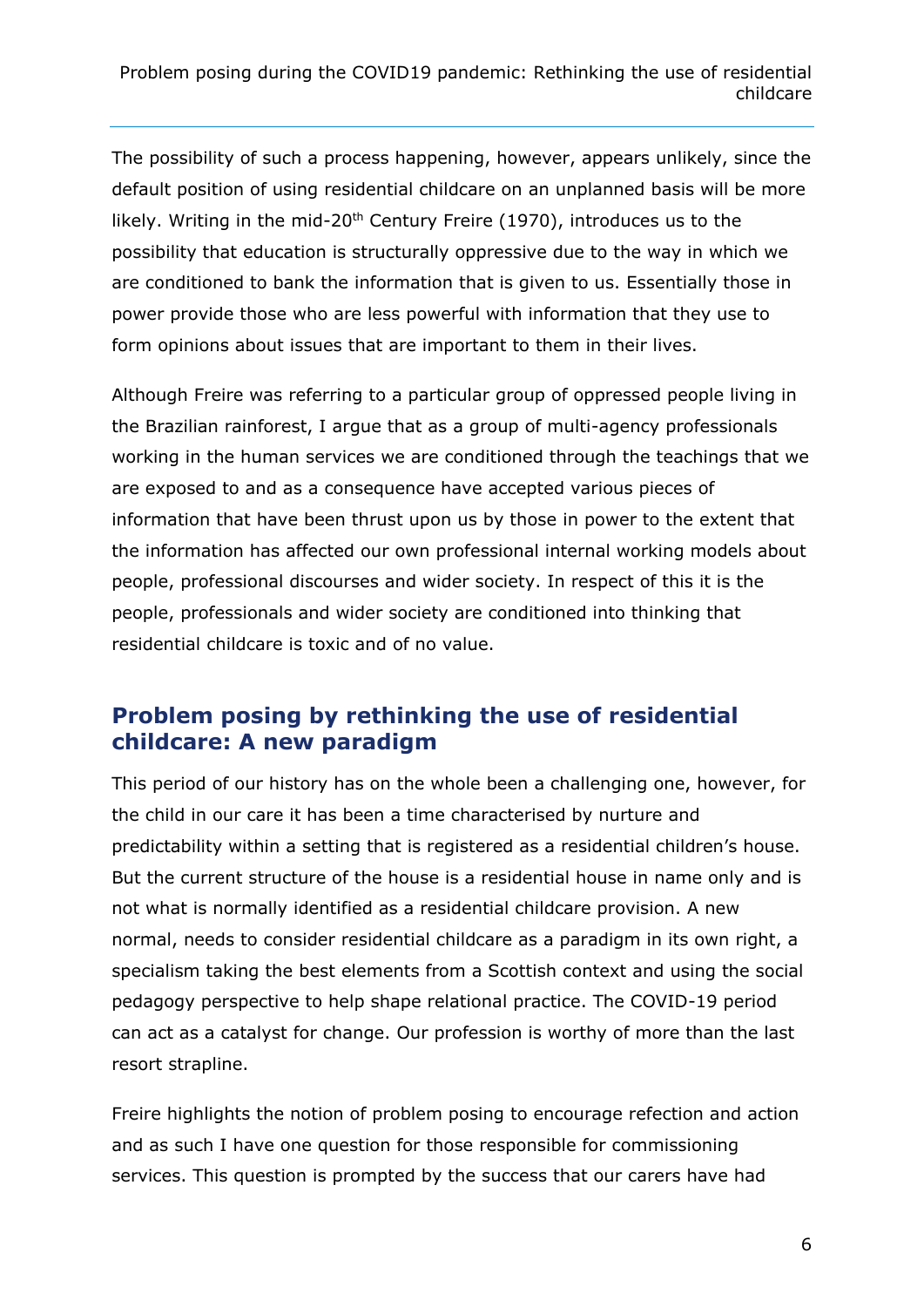looking after the child in our care. My question is: 'What variables are required before you would you consider using residential childcare services early in preparation for foster/kinship care or a return home?'

I can start by problem posing, however, to elicit change, collective action is required amongst the multi-agency professionals found within the human services. So far, I haven't witnessed any real momentum to change how residential childcare connects with other services. The Care Review commissioned by the Scottish Government recently published its findings, including *The Promise<sup>3</sup>* and I think it will take political will and financial resources to make that 'promise' a reality.

In the meantime, what I can say is that social pedagogy and GIRFEC have an excellent fit in which a new residential childcare paradigm could emerge as society begins to make sense of the new normal that awaits its citizens. As we wait to see what direction COVID-19 takes us, our service in Dalry remains a resource to which local authorities across Scotland can refer children and young people. Preferably any proposals for children to come and live with us would involve a successful matching process and planned introduction to the house, however, to remain sustainable we are open to unplanned placements and this will remain so for as long as local authorities continue to use residential child care as a placement of last resort.

#### **References**

-

Trieschman, A. E., Whittaker, J. K. & Brendtro, L. K. (1969). *The other 23 hours: Child-care work with emotionally disturbed children in a therapeutic milieu.* Chicago: Aldin.

Freire, P. (1970). Pedagogy of the oppressed. New York: Seabury Press.

<sup>3</sup> <https://www.carereview.scot/conclusions/independent-care-review-reports/>